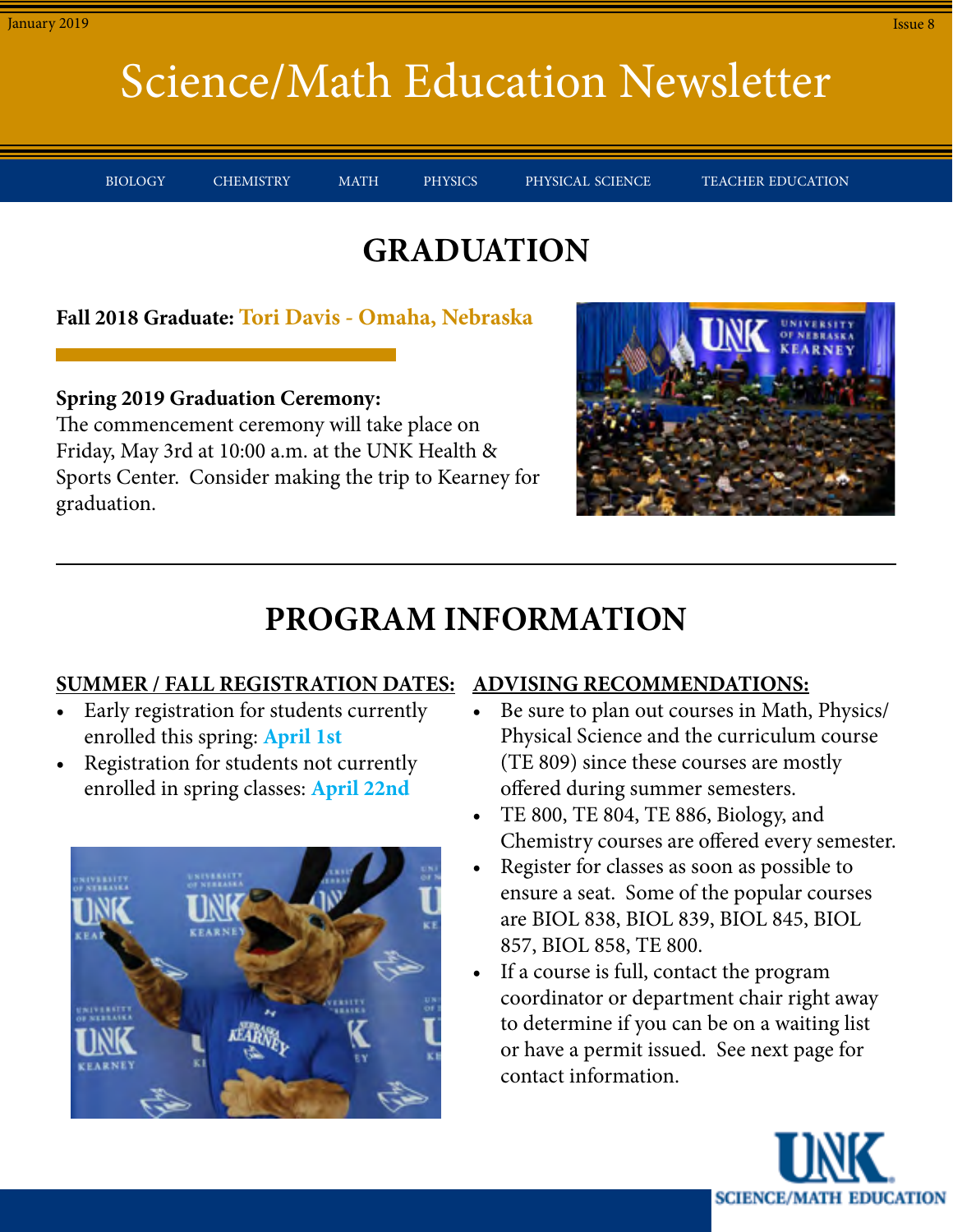BIOLOGY CHEMISTRY MATH PHYSICS PHYSICAL-SCIENCE TEACHER-EDUCATION

### **WHAT TO DO WHEN CLASSES ARE FULL**

Contact the preferred individual for each department to have permits issued or to be placed on a waiting list:

- Holly Peterson, SCI/MATH Ed Program Coordinator (msedsci@unk.edu or 308.865.8043) **Teacher Education (TE), Physics/Physical Science (PHYS), Capstone Course (SMED)**
- Brian Peterson or Robyn Schoenebeck, Program Coordinators (msbiology@unk.edu or 308.865.1589 - **Biology (BIOL)**
- Dr. Scott Darveau, Department Chair (darveausa@unk.edu or 308.865.8491) **Chemistry (CHEM)**
- Dr. Barton Willis, Department Chair (willisb@unk.edu or 308.865.8868) **Math (MATH)**

#### **SUMMER COURSES**

PHYS 809 Meteorology CHEM 823 Nanoscience for HS Tchrs (1 cr) BIOL 830P 01 Bioethics of Hela Cells BIOL 830P 02 Wildlife Management BIOL 830P 03 Chronic Pain-Physiology & Care (2 crs) BIOL 830P 04 Domestication of Dogs (1 cr) BIOL 830P 05 Biology of Allergic Disease BIOL 830P 06 Reproductive Physiology BIOL 836 Biology of Size BIOL 845 Forensic Biology BIOL 853 Genome Evolution BIOL 857 Human Histology BIOL 858 Physiology of Stress BIOL 863 Biological Perspectives BIOL 887 Fisheries Ecology

MATH 862 Math Analysis for Teachers MATH 871 Usng Math to Understand our World CHEM 883 Chm Kinetics for HS Tchrs (2 crs) CSIT 834 Infrmtion Technology Tchng Methods TE 800 Educational Research TE 804 Curriculum Dev/Multicultural Ed **TE 809P Curriculum Implementation** TE 886P Technology Tools for Teachers

#### **Electives Only**

TE 803 Philosophy of Education TE 805P Overview of Assistive Technology TE 808P Human Relations (1 cr) TE 815P The Effective Teachers: Enhncng Clssrm Instru TE 820 Teacher Leadership TE 854 Reading in Content Areas BIOL 881 Current Issues (1cr)

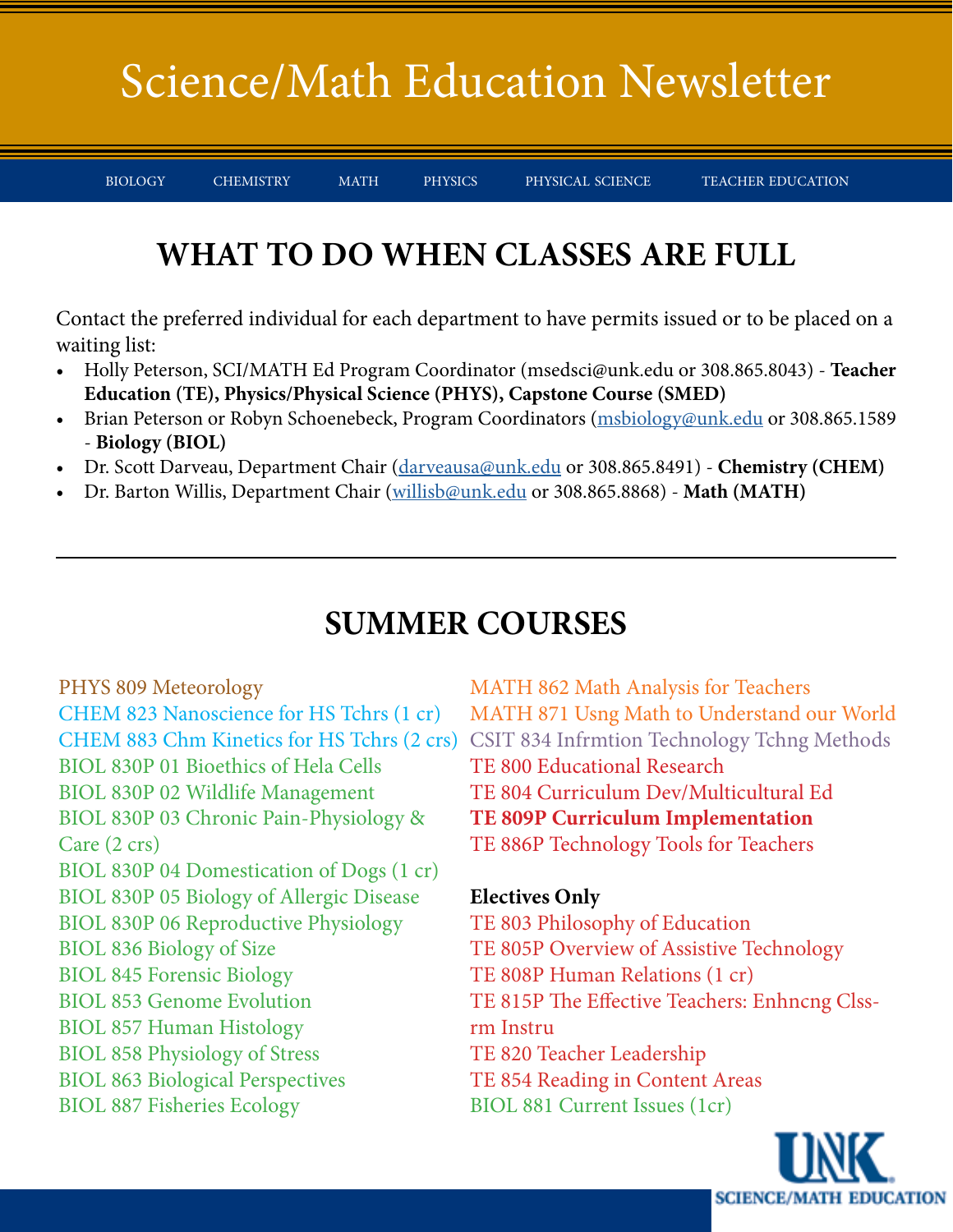BIOLOGY CHEMISTRY MATH PHYSICS PHYSICAL-SCIENCE TEACHER-EDUCATION

### **ANNOUNCING A NEW CHEMISTRY TRACK BEGINNING FALL 2019**

This new **Chemistry Track** will allow to teachers to have a greater focus in chemistry by completing 18 - 24 credit hours in chemistry. Students can switch to this new chemistry track starting the fall of 2019.

#### **Professional Components (9 hours required)**

*Curriculum Course; Research Course, Pedagogy Course*  **Academic Components (24 hours required)**

Major Emphasis Chemistry courses (11-12 credit hours)

 *Choose four areas from: Analytical, Biochemistry, Inorganic, Organic, Physical* Elective Chemistry courses (5-6 credit hours)

Supporting Courses (6 credit hours)

 *Choose from chemistry, biology, math physical science or physics* **Capstone (3 hours required)** 

### **UPCOMING DEADLINES**

January 17<sup>th</sup>: E-Bill was sent to student's Lopermail account February 1<sup>st</sup>: Last day to apply for spring graduation February 7<sup>th</sup>: Tuition and fees due for spring classes February 4<sup>th</sup> -13<sup>th</sup>: Written Comps March 8<sup>th</sup>: Last day to drop a full semester class with a "W" in lieu of a grade **March 18th - 22nd**: Spring Break **March 25th - 29th:** Oral Comps **April 1st**: Early Registration for summer and fall 2019 **April 22nd:** General registration for summer and fall 2019 **April 29th - May 2nd:** Final Exams **May 3rd:** Spring Commencement Ceremony @ 10:00 a.m. **May 6th:** Summer semester begins **July 26th:** Summer Commencement Ceremony @ 10:00 a.m.



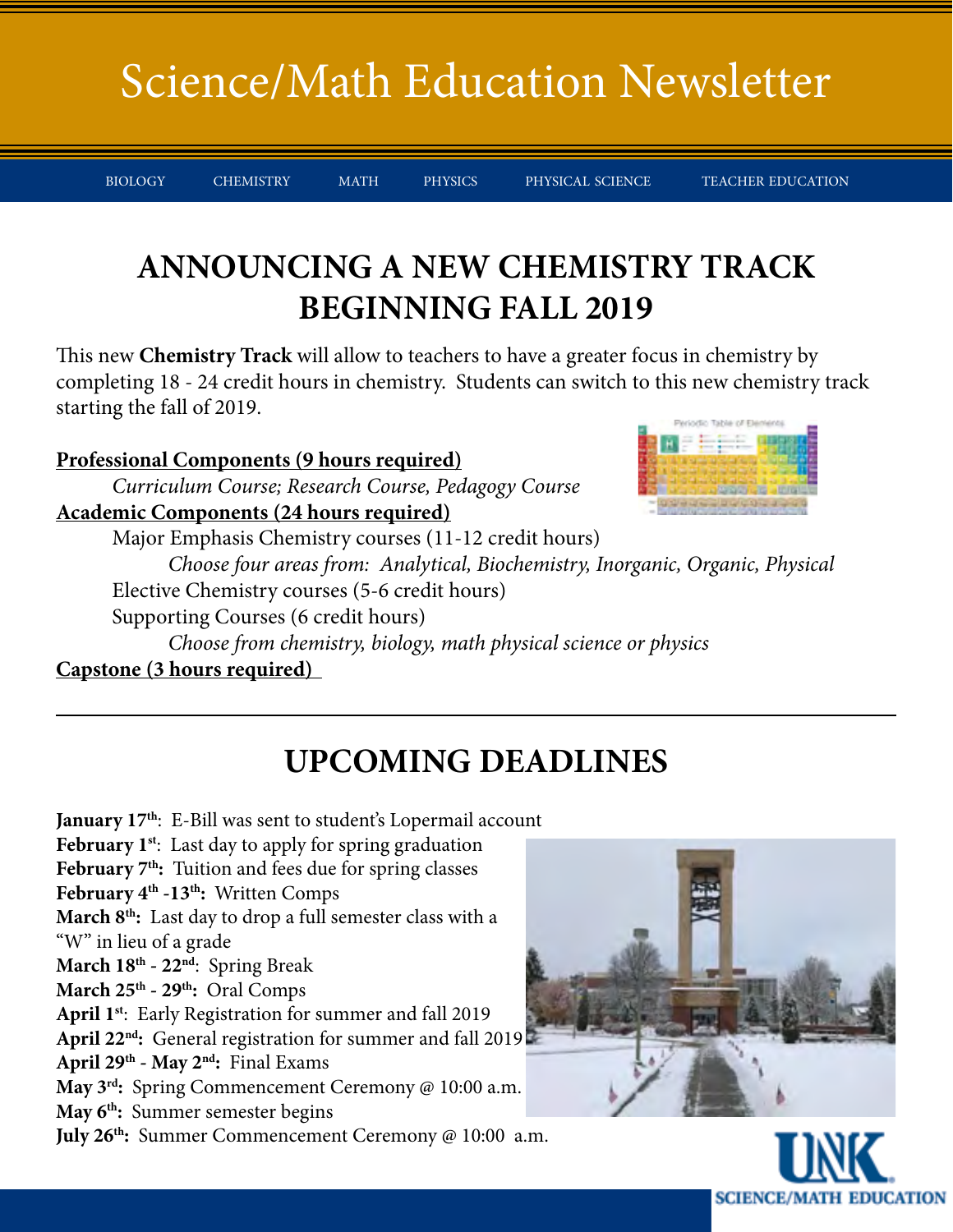BIOLOGY CHEMISTRY MATH PHYSICS PHYSICAL-SCIENCE TEACHER-EDUCATION

### **2018 NATM / NATS ANNUAL FALL CONFERENCE**

**Nebraska Association of Teachers of Mathematics / Nebraska Association of Teachers of Science**

The Science/Math Education Program collaborated with the MS Biology Program by sharing a booth at the joint conference held in Kearney in September. Several alumni and a current student stopped by the booth to visit.



*Pictured above: Torri Lechtenburg MSEd 12'*



*Pictured above: Bailey Johnson MSEd 18'*



*Pictured above: Andrea Hoopman, current student and Board Member of the NATS Board of Directors*

## **MARK YOU CALENDAR**

**2019 NATM / NATS ANNUAL FALL CONFERENCE September 19th - 21st held in Kearney, Nebraska** [www.natmathematics.org](http://www.natmathematics.org) [nebraskaacademyofsciences.wildapricot.org/NATSFC](http://nebraskaacademyofsciences.wildapricot.org/NATSFC)



Check back on either website for more information about this joint conference which will feature top-notch presenters and to learn about new science and math opportunities.